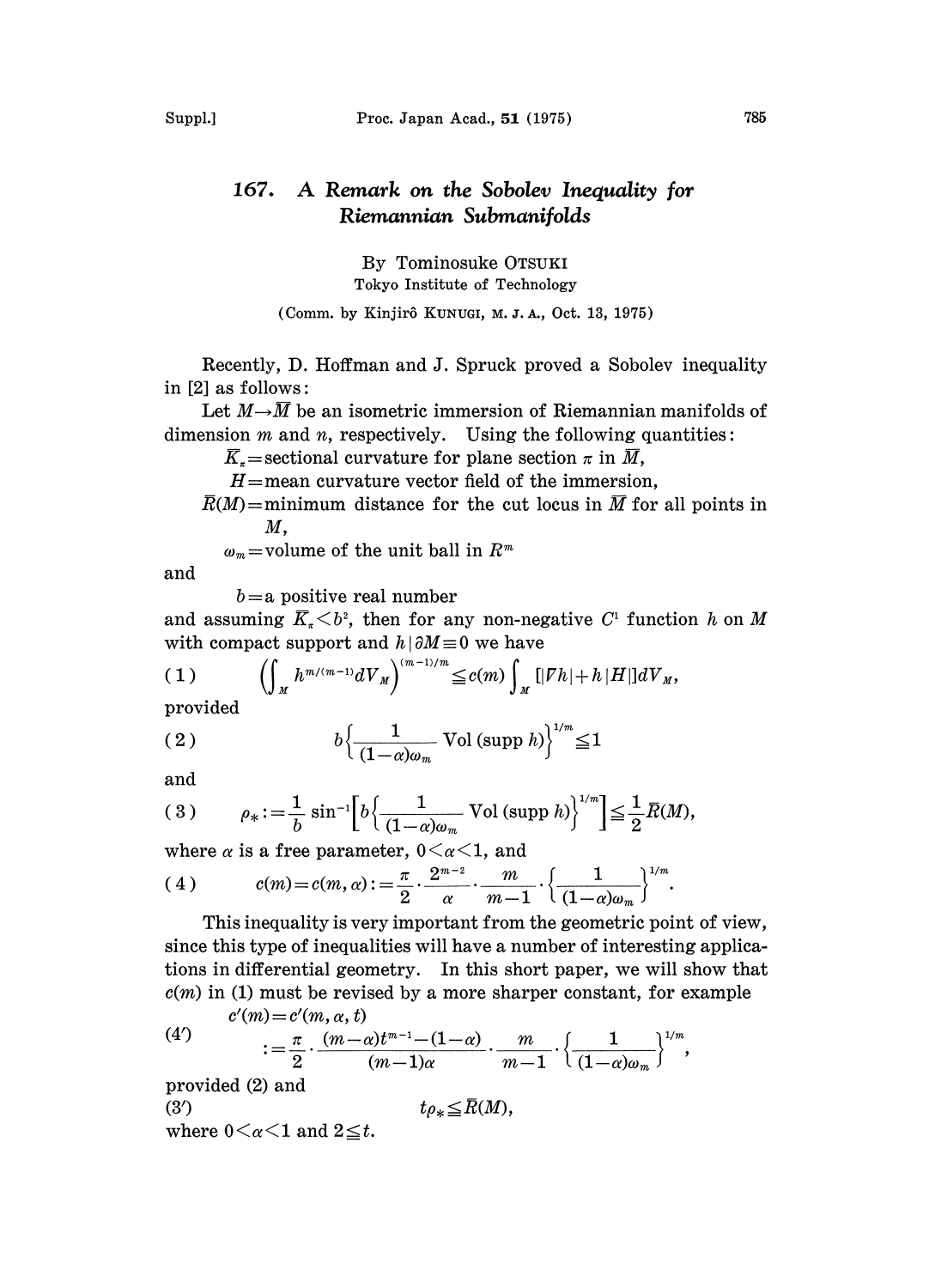786 T. OTSUKI [Vol. 51,

As is shown in [2], the inequality (1) is implied from Lemma 4.2. But, in the proof of this lemma, they made some elementary mistakes in integral calculation, and so their Sobolev and isoperimetric inequalities must be revised in constants  $c(m)$  and so forth. In place of Lemma 4.2 in  $[2]$  for the real b case, we shall give the following

**Lemma.** Let  $\xi \in M$  be such that  $h(\xi) \geq 1$ . Let  $\alpha$ , t satisfy  $0 \leq \alpha \leq 1$  $\lt t$ . Set

(5) 
$$
\rho_0 := \frac{1}{b} \sin^{-1} \left[ b \left\{ \frac{1}{(1-\alpha)\omega_m} \int_M h dV_M \right\}^{1/m} \right],
$$

provided

(6) 
$$
b\left\{\frac{1}{(1-\alpha)\omega_m}\int_M hdV_M\right\}^{1/m} \leq 1.
$$

Then, there exists a  $\rho$ ,  $0 \leq \rho \leq \rho_0$ , such that

(7) 
$$
\bar{\phi}_{\epsilon}(t\rho) \leq \frac{(m-\alpha)t^{m-1}-(1-\alpha)}{(m-1)\alpha}\rho_0 \bar{\psi}_{\epsilon}(\rho)
$$

provided

$$
(8) \t t_{\rho_0} \leq \bar{R}(M).
$$

In the statement of the lemma,  $\overline{\phi}_{\varepsilon}$  and  $\overline{\psi}_{\varepsilon}$  are defined by

$$
\overline{\phi}_{\epsilon}(\rho):=\int_{M\cap B_{\rho}(\xi)}h dV_M,
$$

(10) 
$$
\overline{\psi}_{\varepsilon}(\rho) := \int_{M \cap B_{\rho}(\varepsilon)} [|\nabla h| + h |H|] dV_M,
$$

and  $B_{\rho}(\xi)$  is the geodesic ball in  $\overline{M}$  with center  $\xi$  and radius  $\rho$ . (7) can be replaced with a more simpler but duller one:

(7') 
$$
\bar{\phi}_{\epsilon}(t_{\rho}) \leq \frac{t + \alpha - t_{\alpha}}{\alpha} t^{m-1} \rho_{0} \bar{\psi}_{\epsilon}(\rho).
$$

Proof of Lemma. As is stated in the proof of Lemma 4.2 in [2], we have

(11) 
$$
(\sin b\sigma)^{-m}\bar{\phi}_{\epsilon}(\sigma-\epsilon) \leq (\sin b\rho_{0})^{-m}\bar{\phi}_{\epsilon}(\rho_{0}) + \int_{0}^{\rho_{0}} (\sin b\rho)^{-m}\bar{\psi}_{\epsilon}(\rho)d\rho
$$
  
for all  $\epsilon$  and  $\sigma$ ,  $0 < \epsilon < \sigma < \rho_{0}$ .

In place of (7), we set

(12) 
$$
\bar{\phi}_{\epsilon}(t\rho) \leq \frac{\lambda t^{m-1}}{\alpha} \rho_0 \bar{\psi}_{\epsilon}(\rho),
$$

where  $\lambda$  is a constant depending on  $\alpha$ , t and m determined afterwards.

Suppose there exists no  $\rho$ ,  $0 \lt \rho \lt \rho_0$ , satisfying (12), namely that

(13) 
$$
\overline{\psi}_{\xi}(\rho) \leq \frac{\alpha}{\lambda t^{m-1} \rho_0} \overline{\phi}_{\xi}(t\rho) \quad \text{for all } \rho \in (0, \rho_0).
$$

Then, by changing of the integral parameters, we have easily

(14)  

$$
\int_0^{\rho_0} (\sin b\rho)^{-m} \overline{\psi}_{\xi}(\rho) d\rho \leq \frac{\alpha}{\lambda t^{m-1} \rho_0} \int_0^{\rho_0} (\sin b\rho)^{-m} \overline{\phi}_{\xi}(t\rho) d\rho
$$

$$
= \frac{\alpha}{\lambda t^m \rho_0} \left[ \int_0^{\rho_0} (\sin \frac{b\rho}{t})^{-m} \overline{\phi}_{\xi}(\rho) d\rho + \int_{\rho_0}^{t\rho_0} (\sin \frac{b\rho}{t})^{-m} \overline{\phi}_{\xi}(\rho) d\rho \right].
$$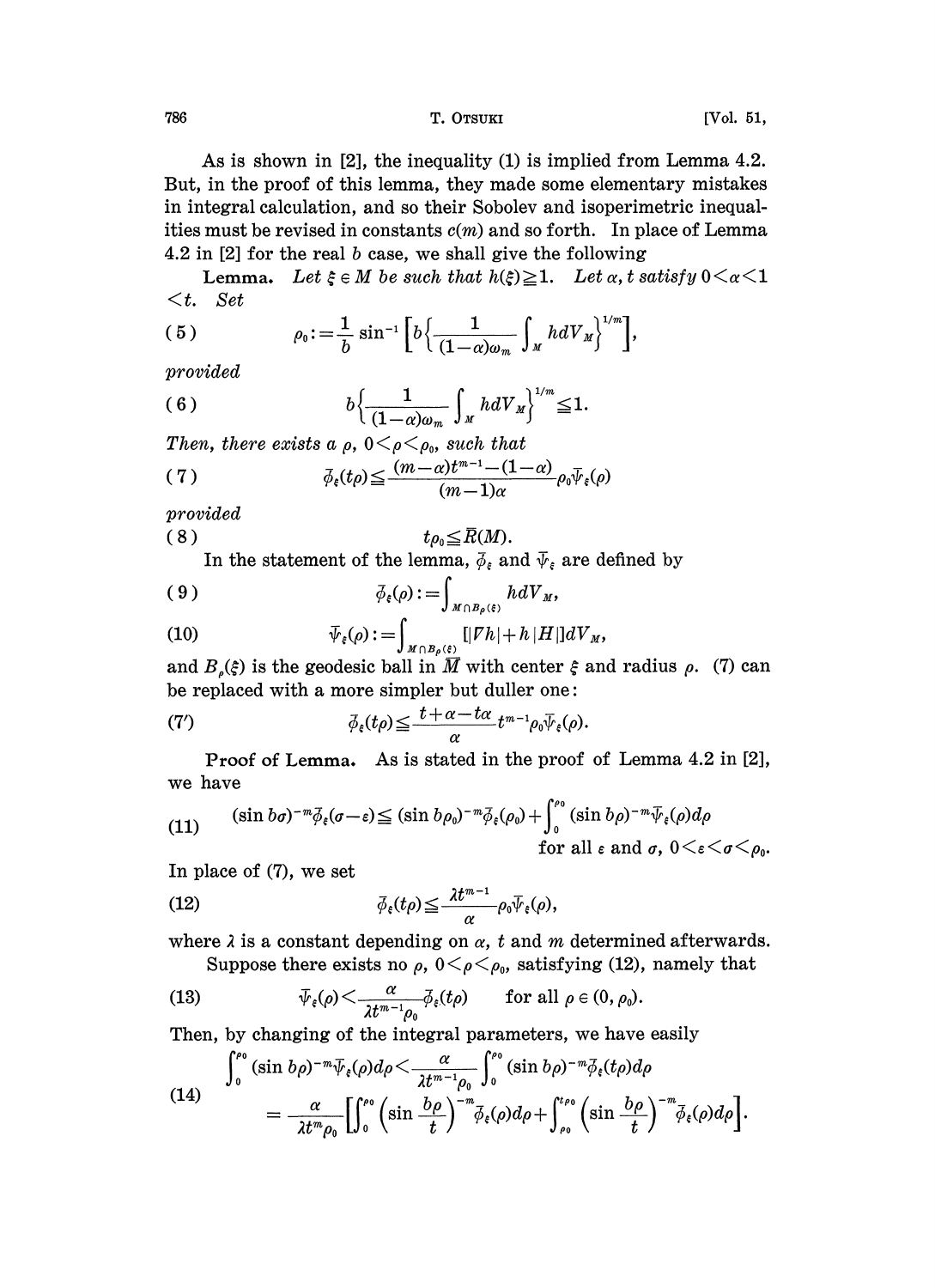Since we have

$$
\sin\frac{\theta}{t} > \frac{1}{t} \sin\theta \quad \text{for } 0 < \theta < \pi, \ t > 1
$$

and  $0 \lt b\rho \lt \pi/2$  for  $\rho \in (0, \rho_0)$ , we obtain

(15) 
$$
\int_0^{p_0} \left(\sin \frac{b\rho}{t}\right)^{-m} \bar{\phi}_{\epsilon}(\rho) d\rho \leq t^m \int_0^{p_0} (\sin b\rho)^{-m} \bar{\phi}_{\epsilon}(\rho) d\rho
$$
  

$$
\leq t^m \rho_0 \sup_{\sigma \in (0, \rho_0)} (\sin b\sigma)^{-m} \bar{\phi}_{\epsilon}(\sigma).
$$

Next, making use of the fact that the function  $\sin (b/t) \rho$  of  $\rho$  is convex upward for  $\rho \in (0, t\rho_0)$ , we have<br>  $\sin \frac{b\rho}{t} > \frac{\rho}{t_0} \sin b\rho_0$  for  $0 < \rho < t\rho_0$ ,

$$
\sin \frac{b\rho}{t} > \frac{\rho}{t\rho_0} \sin b\rho_0 \qquad \text{for } 0 < \rho < t\rho_0,
$$

hence we obtain

$$
\int_{\rho_0}^{t_{\rho_0}} \left(\sin \frac{b\rho}{t}\right)^{-m} d\rho \leq \left(\frac{t\rho_0}{\sin b\rho_0}\right)^m \int_{\rho_0}^{t\rho_0} \frac{d\rho}{\rho^m} = \frac{t(t^{m-1}-1)}{m-1} \cdot \frac{\rho_0}{(\sin b\rho_0)^m}
$$

Since we have from (9)

(16) 
$$
\overline{\phi}_{\epsilon}(\rho) \leq \int_{M} h dV_{M},
$$

the above inequality implies immediately

(17) 
$$
\int_{\rho_0}^{\rho_0} \left(\sin \frac{b\rho}{t}\right)^{-m} \bar{\phi}_{\varepsilon}(\rho) d\rho \leq \frac{t(t^{m-1}-1)}{m-1} \cdot \frac{\rho_0}{(\sin b\rho_0)^m} \cdot \int_M h dV_M.
$$

We may assume  $m\geq 2$ , then we have

$$
\frac{t(t^{m-1}-1)}{m-1}\!<\!t^{m-1}(t\!-\!1)\qquad\text{for }t\!\ge\!1
$$

and hence

$$
(17') \int_{\rho_0}^{t\rho_0} \left(\sin \frac{b\rho}{t}\right)^{-m} \bar{\phi}_{\varepsilon}(\rho) d\rho \leq t^{m-1} (t-1) \cdot \frac{\rho_0}{(\sin b\rho_0)^m} \cdot \int_M h dV_M.
$$

Now, combining  $(15)$  and  $(17)$  or  $(17')$  with  $(14)$ , we get

(18)  
\n
$$
\int_0^{r_0} (\sin b\rho)^{-m} \overline{\psi}_{\xi}(\rho) d\rho \leq \frac{\alpha}{\lambda} \sup_{\sigma \in (0, r_0)} (\sin b\sigma)^{-m} \overline{\phi}_{\xi}(\sigma)
$$
\n
$$
+ \frac{\alpha(t^{m-1}-1)}{(m-1)\lambda t^{m-1}} \cdot \frac{1}{(\sin b\rho_0)^m} \cdot \int_M h dV_M
$$
\nor

or

(18')
$$
\int_0^{\rho_0} (\sin b \rho)^{-m} \overline{\psi}_{\xi}(\rho) d\rho \leq \frac{\alpha}{\lambda} \sup_{\sigma \in (0, \rho_0)} (\sin b \sigma)^{-m} \overline{\phi}_{\xi}(\sigma) + \frac{\alpha (t-1)}{\lambda t} \cdot \frac{1}{(\sin b \rho_0)^m} \cdot \int_M h dV_M.
$$

On the other hand, by the definition of  $\rho_0$  we have

(19) 
$$
\frac{1}{(\sin b \rho_0)^m} \cdot \int_M h dV_M = \frac{1}{b^m} (1 - \alpha) \omega_m.
$$

From (11), we have

$$
\sup_{\sigma\in(0,\rho_0)} (\sin b\sigma)^{-m} \bar{\phi}_{\varepsilon}(\sigma) \leq (\sin b\rho_0)^{-m} \bar{\phi}_{\varepsilon}(\rho_0) + \int_0^{\rho_0} (\sin b\rho)^{-m} \bar{\psi}_{\varepsilon}(\rho) d\rho.
$$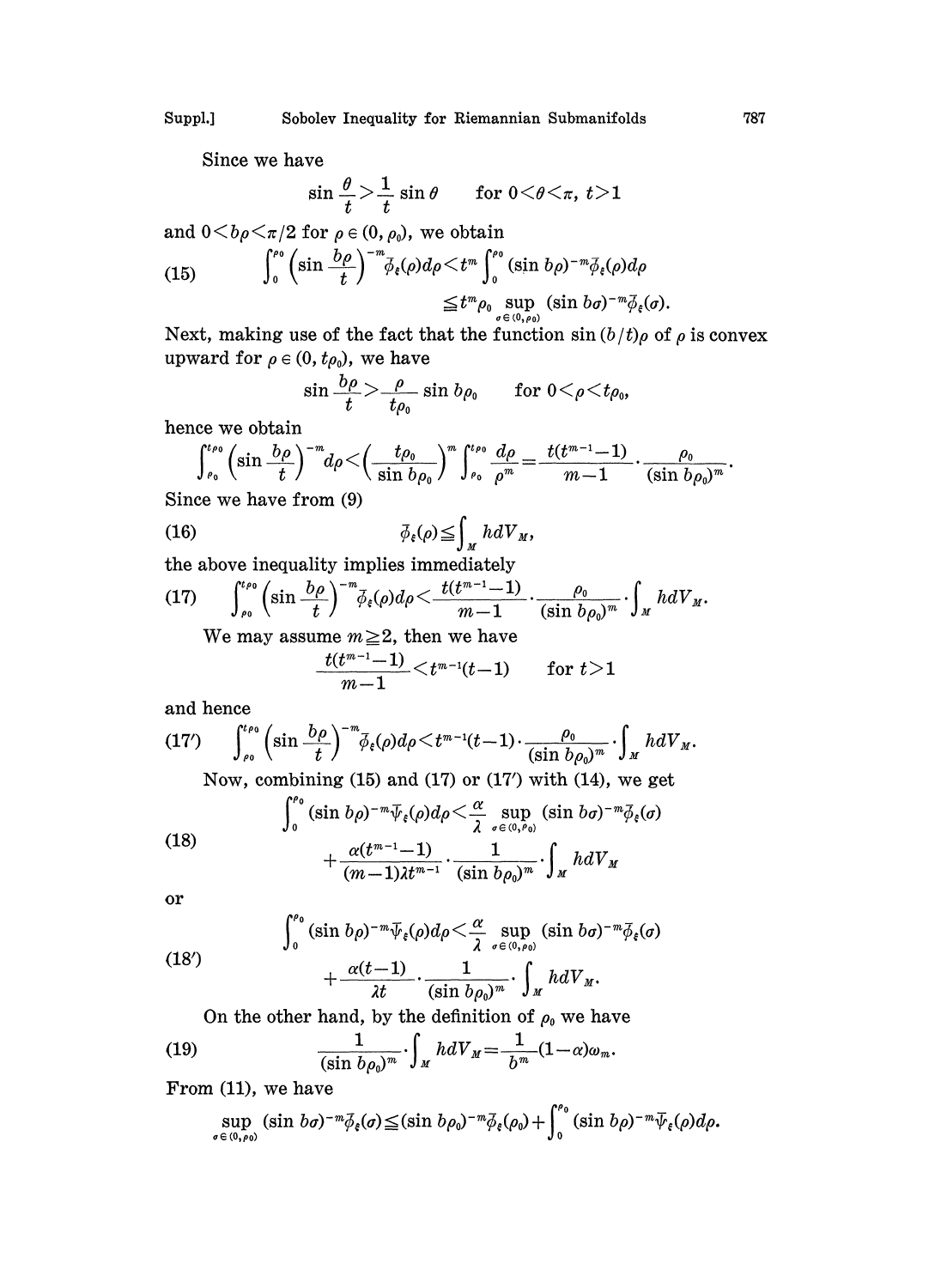788 T. OTSUKI [Vol. 51,

From this inequality, (16), (19) and (18), we get

$$
\left(1-\frac{\alpha}{\lambda}\right)\sup_{\sigma\in(0,\rho_0)}(\sin b\sigma)^{-m}\bar{\phi}_{\epsilon}(\sigma)\!<\!\left\{1+\frac{\alpha(t^{m-1}-1)}{(m-1)\lambda t^{m-1}}\right\}\cdot\frac{1-\alpha}{b^m}\omega_m.
$$
  
*h* is of *C*<sup>1</sup> class, we have

Since  $h$  is of  $C<sup>1</sup>$  class, we have

$$
\sup_{\sigma\in(0,\rho_0)}\frac{b^m\bar{\phi}_{\xi}(\sigma)}{(\sin b\sigma)^m} \geq \omega_m.
$$

Using this, the above inequality implies

(20) 
$$
1 - \frac{\alpha}{\lambda} < (1 - \alpha) \left\{ 1 + \frac{\alpha(t^{m-1} - 1)}{(m-1)\lambda t^{m-1}} \right\},
$$

provided  $\lambda \geq \alpha$ . Therefore, if the positive constant  $\lambda$  satisfies<br>  $\alpha \leq (1-\lambda) \left[1 + \frac{\alpha(t^{m-1}-1)}{1-\lambda}\right]$ 

$$
1-\frac{\alpha}{\lambda}\geq (1-\alpha)\Big\{1+\frac{\alpha(t^{m-1}-1)}{(m-1)\lambda t^{m-1}}\Big\},\,
$$

i.e.

(21) 
$$
\lambda \geq \frac{1}{m-1} \left( m - \alpha - \frac{1-\alpha}{t^{m-1}} \right),
$$

then we reach a contradiction. Hence, setting  $\lambda := \frac{1}{m-1} \left( m - \alpha - \frac{1-\alpha}{t^{m-1}} \right),$  $(22)$ 

we have

$$
\frac{\lambda t^{m-1}}{\alpha} = \frac{(m-\alpha)t^{m-1}-(1-\alpha)}{(m-1)\alpha}.
$$

Thus, (7) must be true for some  $\rho$ ,  $0 \leq \rho \leq \rho_0$ . Q.E.D.

Here, we shall give an analogous formula to (7), which is derived from the argument using  $(18')$  in place of  $(18)$ . From  $(11)$ ,  $(16)$ ,  $(19)$ and (18') we get

$$
\left(1-\frac{\alpha}{\lambda}\right)\sup_{\sigma\in(0,\rho_0)}(\sin b\sigma)^{-m}\bar{\phi}_{\xi}(\sigma)\!<\!\left\{1+\frac{\alpha(t\!-\!1)}{\lambda t}\right\}\!\cdot\!\frac{1-\alpha}{b^m}\omega_m
$$

and hence

and hence  
(20') 
$$
1-\frac{\alpha}{\lambda} < (1-\alpha)\left\{1+\frac{\alpha(t-1)}{\lambda t}\right\},
$$

provided  $\lambda \geq \alpha$ . Therefore, if the positive constant  $\lambda$  satisfies

$$
1-\frac{\alpha}{\lambda} \geq (1-\alpha)\left\{1+\frac{\alpha(t-1)}{\lambda t}\right\},\,
$$

i.e.

(219 \_> -- (2 a)t (1-- a) t

then we reach a contradiction. Hence, setting

$$
(22') \qquad \lambda := \frac{(2-\alpha)t - (1-\alpha)}{t},
$$

we have

$$
\frac{\lambda t^{m-1}}{\alpha} = \frac{(2-\alpha)t - (1-\alpha)}{\alpha} t^{m-2}.
$$